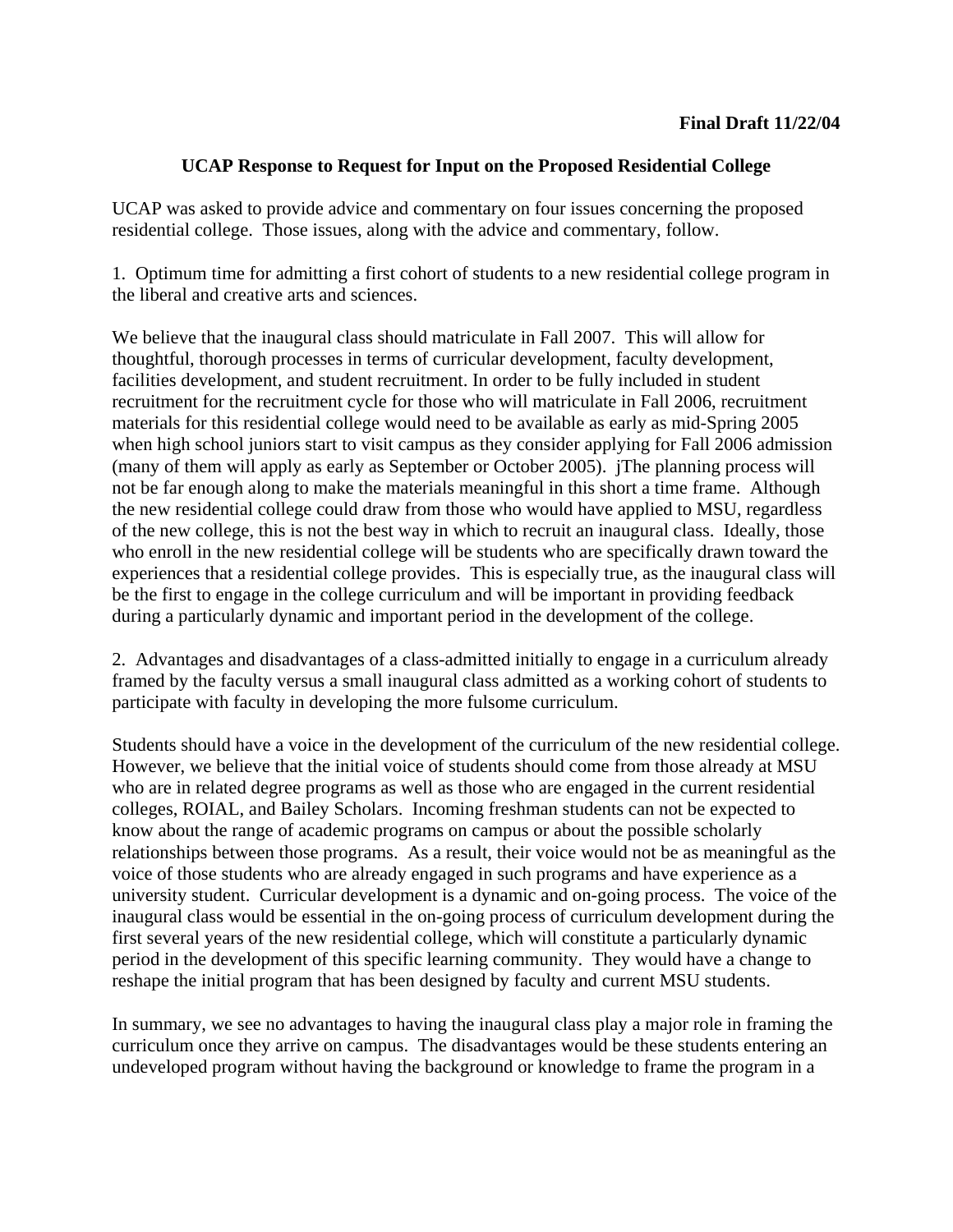meaningful way and putting themselves at risk by matriculating in a program for which there is no developed curriculum.

Having the program framed by students and faculty before the inaugural class arrives has several advantages. Students could be recruited more meaningfully to a program with a clear structure and vision. Entering students will be able to engage in their programs immediately with an understanding of what is needed in order to complete their degrees, which is essential to many students in eliminating feelings of uncertainty. Students can also play a significant role in shaping the curriculum through an ongoing, dynamic curriculum revision process without putting themselves at risk by matriculating in an undeveloped program.

3. Elements that should be considered in making a recommendation for an autonomous residential college versus an affiliated residential program imbedded in a host college.

Several elements should be considered when deciding whether the residential college should be autonomous or affiliated with a host college. First and foremost should be the elements that are at the heart of the residential college experience: the need for excellence in undergraduate teaching, innovative curricular models, interdisciplinary scholarship, and development of a community of learners. These are best facilitated through an autonomous structure that is unencumbered by the administrative complexity of a large college. In an autonomous college, the criteria for promotion and tenure, which would be more centered more on teaching than those of the rest of the college if the residential college were to be affiliated, could be more uniform and clear for the faculty within the administrative unit. The rewards for excellence in undergraduate teaching and interdisciplinary scholarship would be clearer and would be central to the evaluation processes of all positions in the unit. As a result, faculty recruitment would be easier and it would be easier to retain a high quality faculty. Curricular innovation would not be held back by having to engage in a vetting process with a college curriculum committee, whose faculty may feel that the residential college is competing with them for students and in terms of offerings. An autonomous status would facilitate opportunities to work with multiple colleges to maximize access to programmatic development. Fewer governance/administrative committees would make wise use of faculty time and effort. Also, being a stand-alone college would facilitate developing a more cohesive community of learners, resulting in better retention over the four years.

There are, however, also potential advantages of having the residential college affiliated with a host college. Affiliation would allow for more meaningful connections to graduate programs. It might also allow for more student flexibility in moving out of the residential college to pursue degree programs in the host college. However, History's move to the College of Social Sciences and other possible restructuring initiatives weaken these advantages.

Creating an innovative, selective, residential liberal arts program will have implications for existing liberal arts programs on campus, regardless of whether the program is created as an autonomous residential college or a residential program in an existing college. There is a risk of a new college/program with "special" focus and status leading to a sense of "second-class" status for existing liberal arts degree programs. There is also, however, the potential of a residential college/program creating a healthy push for existing programs to consider and enhance their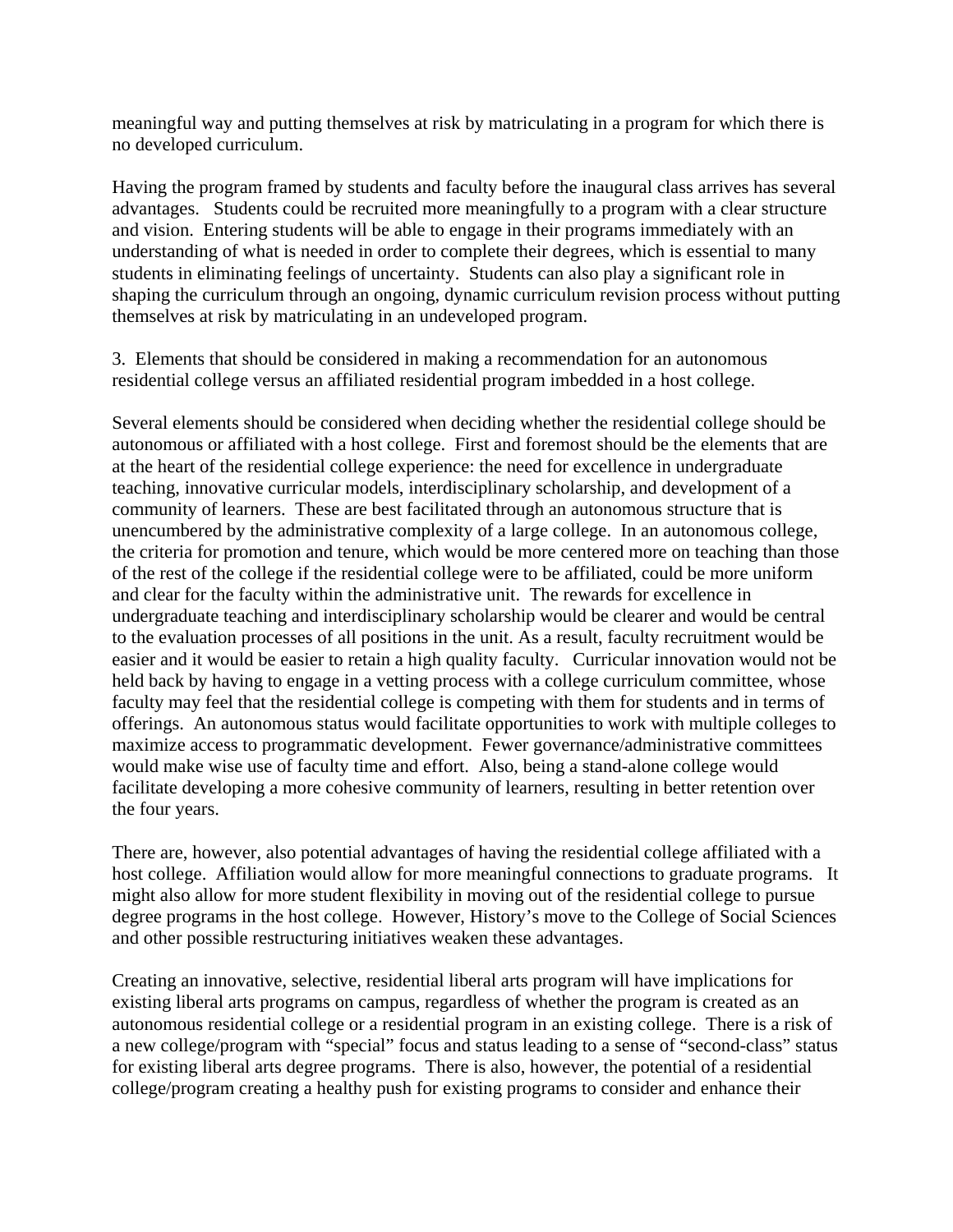strengths, e.g., opportunities for deeper focus in particular disciplines and domains. It is important to consider these potential impacts in both in deciding where the program will reside (autonomous college or affiliated program) and in how the program is developed.

Will creating an autonomous college with strong emphasis on undergraduate teaching in faculty recruitment, review, and promotion draw faculty with strong commitments to teaching excellence to the new program, thus diminishing the resources for and focus on excellence on excellence in teaching in existing liberal arts programs? Or will the strong focus on excellence in teaching "spill over" to existing programs? Embedding the new residential program in an existing host college might provide opportunities for synergy among faculty of different programs, but might also hamper the desired development of innovative programs because of the difficulty of change in existing college organization.

In the current economic environment, colleges and the university as a whole are under considerable pressure to generate revenue through external funding. Much of this revenue comes from grants for research, scholarship, and outreach efforts. Would an autonomous residential college, which will be "expensive" if it is to keep high-quality faculty and low student-faculty ratios, find itself under pressure to attract external funding through research and outreach efforts that might ultimately detract from its central mission of undergraduate teaching? Or would this pressure be greater for faculty in a residential program embedded in a host college?

4. Ideas on appointment and development of a faculty and appointment of acting dean.

Issues concerning process of faculty and administrative hiring and development are complicated in an emergent program. There is no single right way in which to approach the process. We believed that the levels of faculty involvement as articulated in the Residential College Draft are strong and would serve the residential college well. However, our discussion led us to several suggestions in terms of process.

First, the hiring and development of the core faculty and hiring of the acting dean should be driven by a faculty committee consisting of current MSU faculty with appropriate interests and expertise, in consultation with higher administration. (Robert Banks and Barbara Stiedle both have expertise in this area and could provide excellent consultation to the faculty committee.) This will result in development of a faculty who are invested in the success and development of the residential college. It would also allow for a smoother transition for these faculty members from their current positions to participation at some level in the residential college. This committee would have members who may eventually wish to be considered for core faculty positions in the residential college, but a desire to be a core faculty member in the residential college should not be required. Committee members should have an interest in participating in the residential college as at least an affiliate or cooperating faculty member. This faculty would probably be drawn primarily from the College of Arts and Letters, but might also include those departments identified in the Residential College Draft. Perhaps this initial committee could be formulated by asking for recommendations of appropriate faculty members from the deans and chairs or directors of those units lists in the Draft. In parallel, faculty should be given the opportunity to express their interest in participation. As participation in the residential college will eventually involve resource issues for colleges and units, deans and chairs should approve of